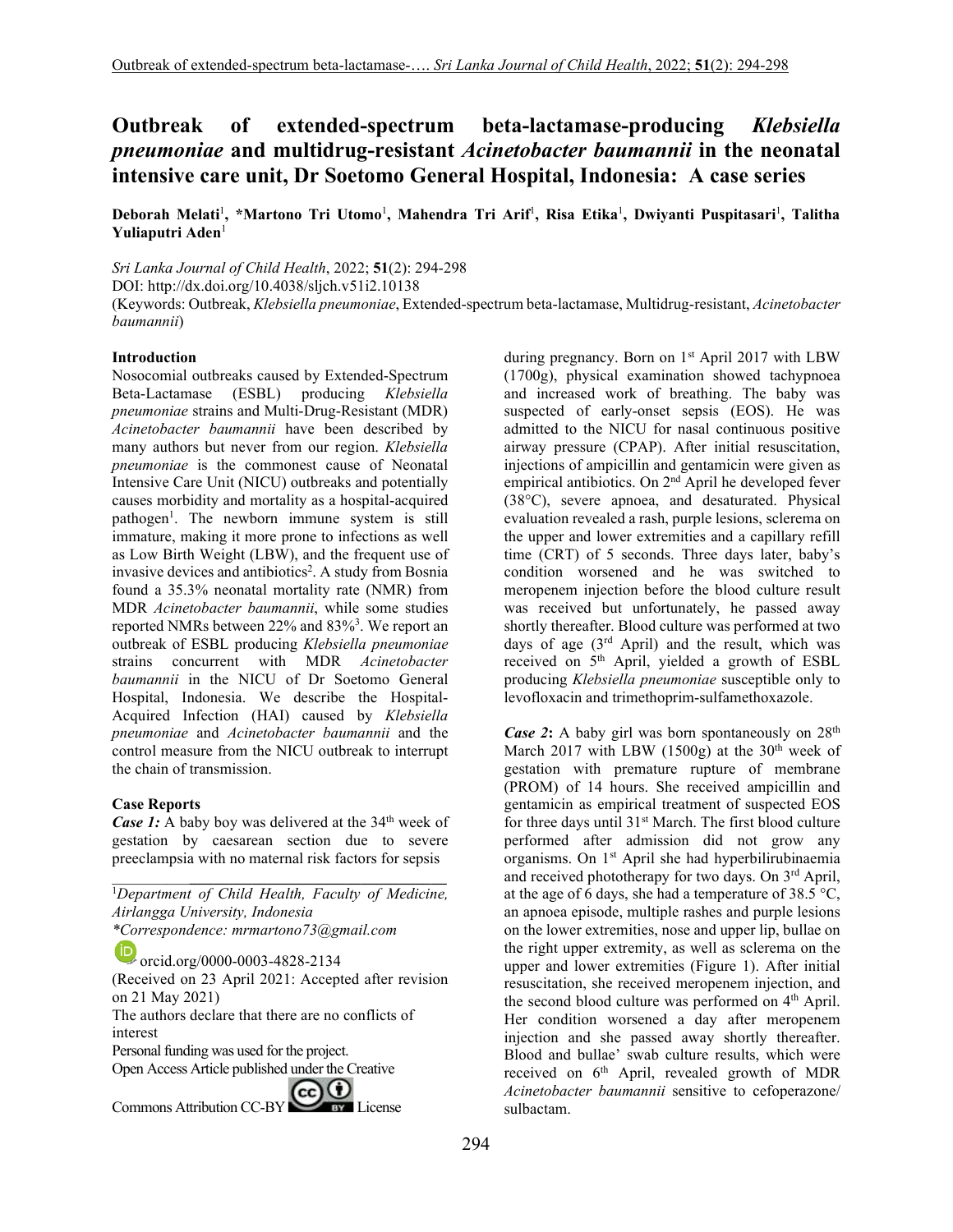

Figure 1: showing multiple rashes and purple lesions

*Case* 3: A baby girl delivered spontaneously at the 34<sup>th</sup> week of gestation on April 1<sup>st</sup> 2017. The baby was born with LBW (1700g) with PROM for more than 18 hours. Several hours post-partum, she developed tachypnoea, retraction of the chest wall, and grunting. She was suspected of EOS, treated with nasal CPAP, and was given ampicillin and gentamicin as empirical antibiotics. On the third day of age on April  $4<sup>th</sup>$ , she developed fever (38.1°C), worsened grunting, nasal flaring, and lethargy. The next day her condition deteriorated. Physical examination showed pale skin, haematin via orogastric tube, sclerema on upper and lower extremities and a CRT of 5 seconds. We discontinued the previous antibiotic used and gave empirical treatment with meropenem and amikacin. Blood culture was taken on April 5<sup>th</sup> and the result, which was received on  $7<sup>th</sup>$  April, showed ESBL producing *Klebsiella pneumoniae* susceptible to levofloxacin and trimethoprim-sulfamethoxazole. Levofloxacin was immediately administered. The fever, haematin and apnoea abated but abdominal distention and cholestasis developed. The second blood culture was taken on 12<sup>th</sup> April and revealed ESBL producing *Klebsiella pneumoniae* susceptible to fosfomycin and trimethoprim-sulfamethoxazole. She was then treated with trimethoprimsulfamethoxazole and her condition improved.

*Case 4:* A LBW (1550g) newborn baby boy was delivered at the 34<sup>th</sup> week of gestation on 3<sup>rd</sup> April 2017 by caesarean section with a history of maternal hypothyroidism, intrauterine growth restriction (IUGR) and flat fetal non stress test. He was suspected of EOS and was treated with nasal CPAP and was given empirical antibiotics, ampicillin and gentamicin. On the fourth day, April 5<sup>th</sup>, his condition worsened and he developed grunting, nasal flaring and lethargy. His complete blood count revealed thrombocytopenia of  $35x10^3/\mu L$ , with normal leucocyte and haemoglobin counts. He was given meropenem, amikacin,

mechanical ventilation and supportive treatment. His condition deteriorated a day later and physical examination showed pale skin, haematin via orogastric tube (Figure 2), sclerema on upper and lower extremities, severe lethargy and a CRT of 4 seconds. Mother's Apt test was positive. His blood culture was taken on  $5<sup>th</sup>$  April and the result, received on  $7<sup>th</sup>$  April, showed ESBL producing *Klebsiella pneumoniae* susceptible to levofloxacin and trimethoprimsulfamethoxazole. Levofloxacin was immediately given but his condition worsened and he died on the seventh day of age (8<sup>th</sup> April).



Figure 2: showing hocevatin via oroganitic tube

*Case 5:* A newborn baby boy was delivered spontaneously at the  $31<sup>st</sup>$  week of gestation on  $15<sup>th</sup>$ April with a very low birth weight (1350g) by a mother who had PROM for more than 72 hours. Shortly after birth, he was tachypnoeic, with chest wall indrawing, and grunting. A routine blood count examination showed no abnormality. He was suspected of EOS, treated with nasal CPAP and was given meropenem and amikacin. On the fifth day, 20<sup>th</sup> April, his condition worsened, as seen by his grunting, nasal flaring and lethargy, and multiple petechiae on the chest and abdomen. His blood count revealed a leucopenia of  $1.22 \times 10^3/\mu$ L and thrombocytopenia of  $36 \times 10^3/\mu$ L. He was immediately supported with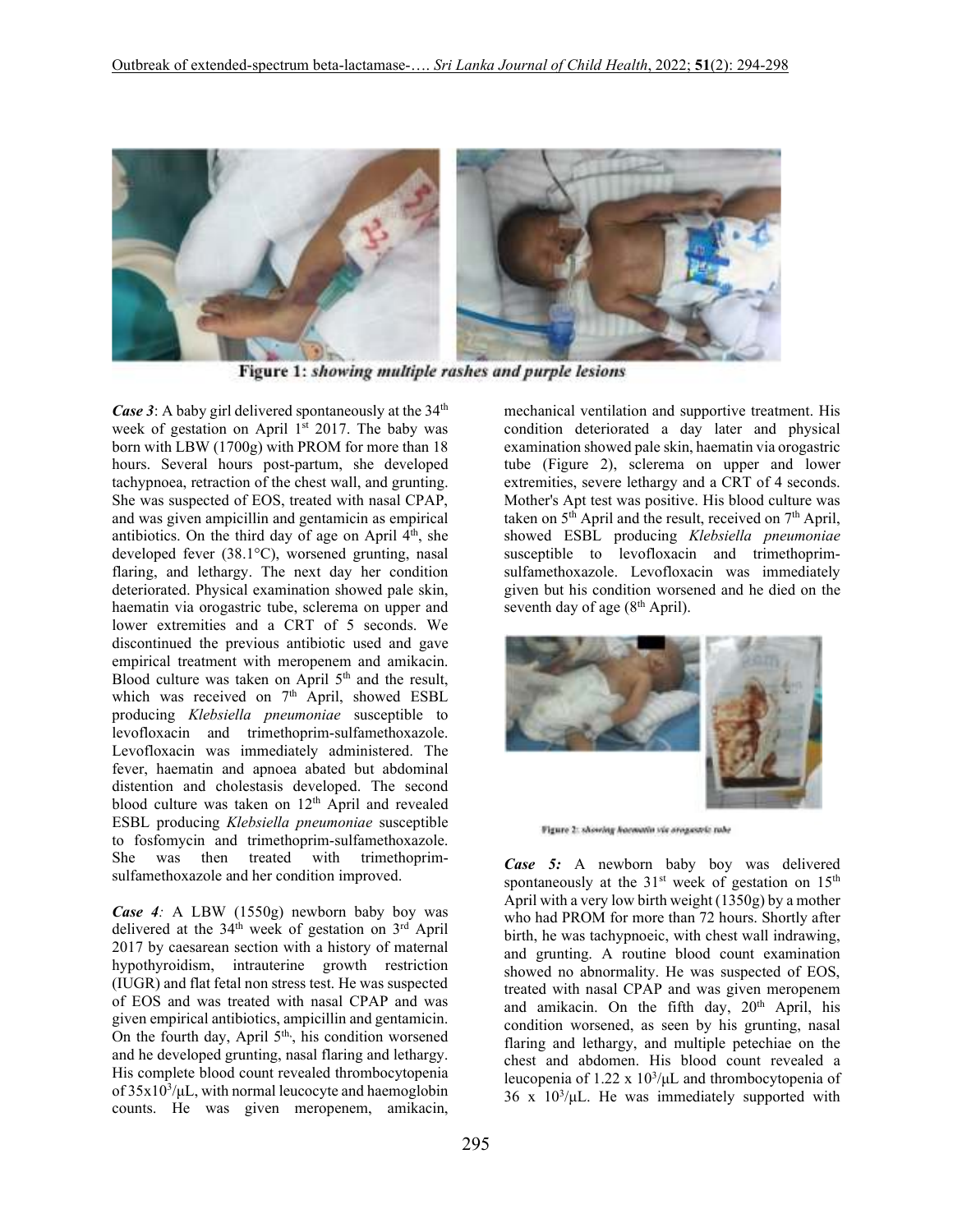mechanical ventilation and the antibiotic changed to intravenous levofloxacin. His condition deteriorated after the injection and the baby died. His blood culture was taken on 20<sup>th</sup> April and the result, received on 23<sup>rd</sup> April, showed the MDR type of *Acinetobacter baumannii*.

*Case 6:* A newborn baby girl was referred from another hospital due to pneumonia and suspected of sepsis at age of 19 days on 31<sup>st</sup> March. She was a term baby with a birth weight of 2950g and had been treated with meropenem injection and mechanical ventilation at the previous hospital for one week. During the outbreak, we changed her antibiotics to levofloxacin injection. She developed fever (39-40°C), grunting and nasal flaring at the age of 29 days. The first blood culture taken on admission was sterile but the second culture on 20<sup>th</sup> April revealed an MDR type of *Acinetobacter baumannii*. Sputum culture taken on 20th April from the endotracheal tube aspirate also revealed MDR type *Acinetobacter baumannii*. Consultation with the tropical infection division suggested changing antibiotics to cefoperazone. sulbactam and vancomycin. After 45 days of hospitalization, her condition worsened and she passed away.

## **Discussion**

An outbreak is defined as two or more sterile site isolates of the same species, with the same antibiogram, from different babies (not twins) within the space of 2 weeks<sup>4</sup>. NICU outbreaks represent 37.9% of all ICU outbreaks and Enterobacteriaceae account for 52.9% of NICU outbreaks<sup>5</sup>. Our outbreak happened for two weeks. The baseline characteristics in our outbreak are shown in table 1.

 **Table 1**   *Baseline character of outbreak cases (n=6)*

| <b>Characteristic</b>          | <b>Number</b> |
|--------------------------------|---------------|
| Sex                            |               |
| Male                           | 03            |
| Female                         | 03            |
| Birth weight                   |               |
| $1000 - 1500g$                 | 01            |
| 1500 < 2500g                   | 04            |
| $>2500$ g                      | 01            |
| Place of labour                |               |
| Inside hospital                | 05            |
| Outside hospital               | 01            |
| <i>Type of labour</i>          |               |
| Vaginal delivery               | 04            |
| Caesarean section              | 02            |
| Suspicious of chorioamnionitis | 04            |

Enterobacteriaceae are normal stool flora, transmitted at birth or acquired in the nursery. The longer the hospital stay, the higher the risk for a newborn to acquire the flora<sup>6-8</sup>. Enterobacteriaceae are usually transmitted hand-to-hand<sup>8</sup>. Major risk factors associated with nosocomial infection were VLBW, lower gestational age and central venous catheter  $(CVC)^{2,6,7}$ . Our case series found 5 out of the 6 neonates were LBW and had gestational week 34<sup>th</sup> or less, and 5 out of the 6 neonates had a central venous catheter inserted before the development of sepsis. Intravenous catheters and continuous infusion of lipid mixtures are known to play a role in the genesis of nosocomial infection. The catheter material predisposes to bacterial coloniation whenever placed inside the vein<sup>2,7</sup>. A vulnerable host, premature and low birth weight infants need a more invasive therapeutic approach such as mechanical ventilation, length of stay, and empiric antimicrobial treatment. Inadequate infant bed spacing, high cot occupancy rates, and low nurse-to-infant ratios promote errors and reduce the proper management for infection prevention<sup>6</sup>. Nasal CPAP and caesarean section were reported risk factors for Methicillin Resistant Staphylococcus Aureus (MRSA) acquirement<sup>5,6</sup>.

We formed a team of Neonatologist, Hospital Director, Head of Emergency Department, Microbiologist, Infection Prevention Control, Antimicrobial Resistance Control Team, Environmental Health Team, Infrastructure Hospital Team, Head Nurse, NICU Staff, and Pharmacist as soon as the outbreak happened. Investigation found low compliance on hand hygiene of NICU staff (<70%). We re-educated and monitored hand hygiene via direct supervision and CCTV. It should lead to >95% compliance<sup>5,6</sup>.

We performed throat swabs and microbiological cultures of health personnel. There were normal flora on all cultures. Understaffing and overcrowding have been repeatedly described as risk factors for increased infection rates and the occurrence of outbreaks $9,10$ . The lack of an ideal nurse-to-infant ratio is still an issue in our NICU. The nurse-to-infant ratio in our NICU was 4:1 when a 1:1 nurse-to-infant ratio is required for neonatal intensive care qualified nurses and 2:1 for the high-dependency unit<sup>9,10</sup>. Outbreak control was achieved by reducing infant beds or closing the admissions to improve spacing and nurse-to-infant ratios. It was necessary as 16.3% NICU outbreaks last for about 14 days<sup>5,11</sup>.

The NICU environmental quality monitoring in March revealed that an air germ number of 296 CFU/m<sup>3</sup> (more than 200 CFU/ $m<sup>3</sup>$ ) and temperature of 26.7 $\rm ^{\circ}C$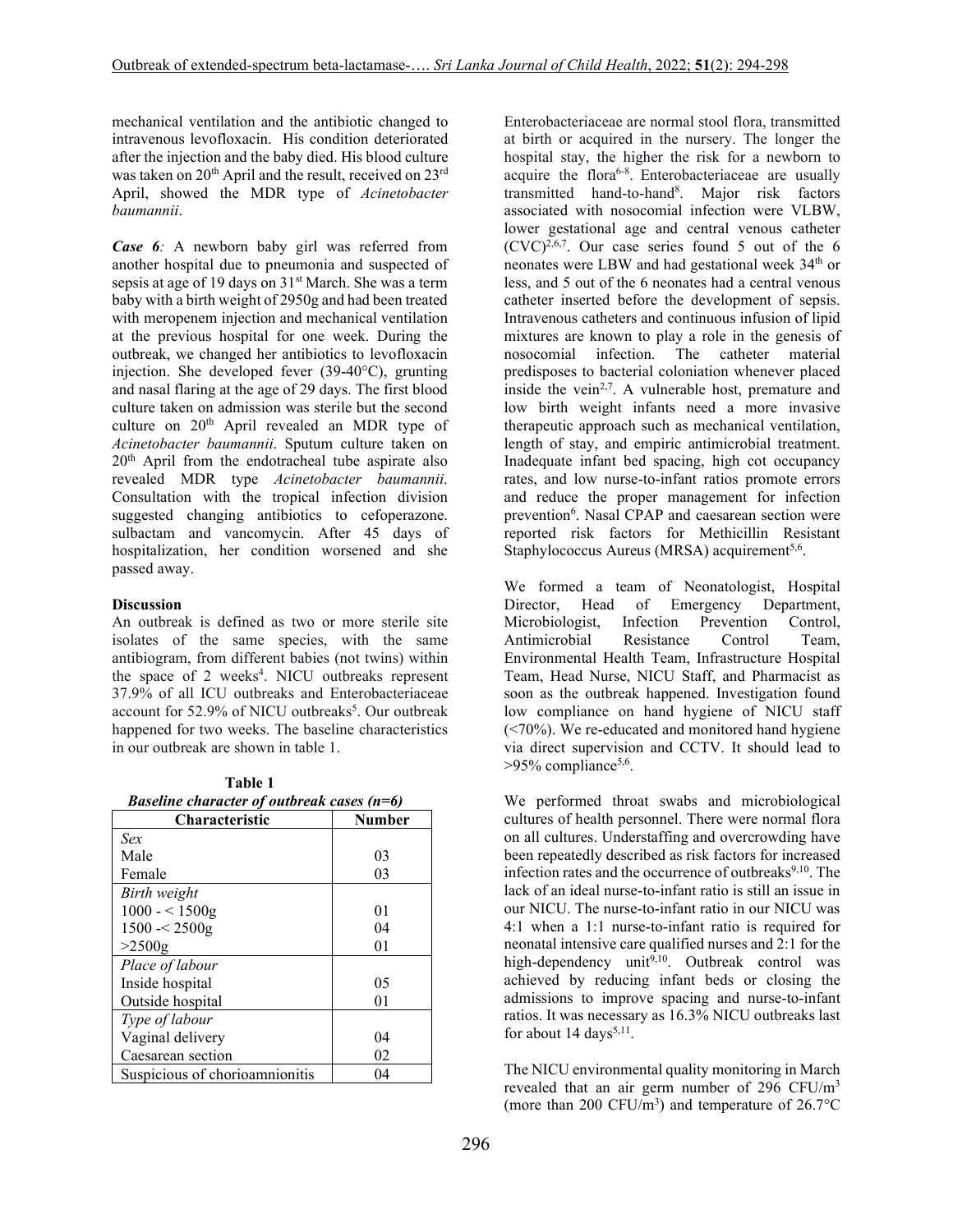(more than 23°C) do not meet the criteria of indoor air condition. We did a general room cleaning and continuing air culture every 3 months. In July, the air germ number improved to  $52$  CFU/m<sup>3</sup> but the temperature was 23.5°C, still above the upper limit standard. Microbiological cultures of all surfaces and devices found *Pseudomonas spp*. in two stethoscopes, *Escherichia coli* in incubator bed, *gram negative cocci* in suctioning devices, *Staphylococcus epidermidis* in ventilator devices, breast milk heater, sink, infusion handle, and *Streptococcus spp.* in one incubator bed and on phone handle. To stop the transmission, daily cleaning using chlorine-based solution every week, incubator and surface tools cleaning using chlorhexidine-based solution every day, maintained incubator standard turnover every week, a general incubator cleaning 24 hours after been used and strict monitoring of the ETT suctioning procedure. We also provide a stethoscope, height gauge, gloves, and wall suction unit for each patient; a weight and diaper scale for every room. We added more air and oxygen outlets, provided exhaustion, a new separate isolation room, a closed toilet inside NICU surgery room, and improved the air conditioner system.

A separate group of nurses and doctors should look after infected babies, supported with an adequate supply of protective equipment<sup> $6,7,9$ </sup>. Isolating affected patients is a common method to prevent the disease spread, such as contact precautions for the MDR $6.9$ . Our team had developed a new approach to the management of neonates with suspected or proven EOS and commitment to sustainable antimicrobial sensitivity pattern: ampicillin and gentamicin for firstline antibiotic choice, cefoperazone-sulbactam and amikacin as a second line, and meropenem as a third line. Regular surveillance of antibiotic susceptibility patterns is very important to guide the clinician in choosing empirical or directed therapy of infected patients.

#### **Conclusion**

Although this outbreak duration was short, there was a high mortality. HAIs, major risk factors in NICUs, are difficult to eliminate. Multifactorial interventions that improve hygiene and safe procedure have been shown to be able to lower the incidence of HAIs<sup>7,12,13,14</sup>. We now have a NICU with adequate space, standardized room and equipment, a new approach to neonatal management with suspected or proven EOS, new antibiotic choice guidelines, and sustainable antimicrobial sensitivity patterns. In the following month in May, we only had one sepsis case and none in June.

### **References**

- 1. Viswanathan R, Singh AK, Mukherjee S, Mukherjee R, Das P, Basu S. An outbreak of neonatal sepsis presenting with exanthematous rash caused by Klebsiella pneumoniae. *Epidemiology and Infection* 2011; **139**: 226–8. https://doi.org/10.1017/S0950268810000701 PMid: 20370956
- 2. Auriti C, Maccallini A, di Liso G, di Ciommo V, Ronchetti MP, Orzalesi M. Risk factors for nosocomial infections in a neonatal intensive-care unit. *Journal of Hospital Infection* 2003; **53**: 25–30. https://doi.org/10.1053/jhin.2002.1341 PMid: 12495682
- 3. Izeta S, Husref T, Fahrija S, Nijaz T, Vincenzo DC, Cinzia A. An outbreak of nosocomial infection with acinetobacter Baumannii in the neonatal intensive care unit of the Department of Paediatrics, University Clinical Centre Tuzla, Bosnia and Herzegovina. *Paediatrics Today* 2013; **9**(2):163-9. https://doi.org/10.5457/p2005-114.71
- 4. Anthony M, Bedford-Russell A, Cooper T, Fry C, Heath PT, Kennea N, *et al.* Managing and preventing outbreaks of Gram-negative infections in UK neonatal units. *Archives of Disease in Childhood Fetal and Neonatal Edition* 2013; **98**(6): F549–53. https://doi.org/10.1136/archdischild-2012- 303540 PMid: 23792354
- 5. Gastmeier P, Loui A, Stamm-Balderjahn S, Hansen S, Zuschneid I, Sohr D, *et al.* Outbreaks in neonatal intensive care units: They are not like others. *American Journal of Infection Control* 2007; **35**(3): 172–6. https://doi.org/10.1016/j.ajic.2006.07.007 PMid: 17433940
- 6. Decembrino L, Maini A, Decembrino N, Maggi I, Lacerenza S. Management of outbreaks in neonatal intensive care units. *Early Human Development* 2014; **90**(Suppl 1): S54-6. https://doi.org/10.1016/S03783782(14)7001 8-0